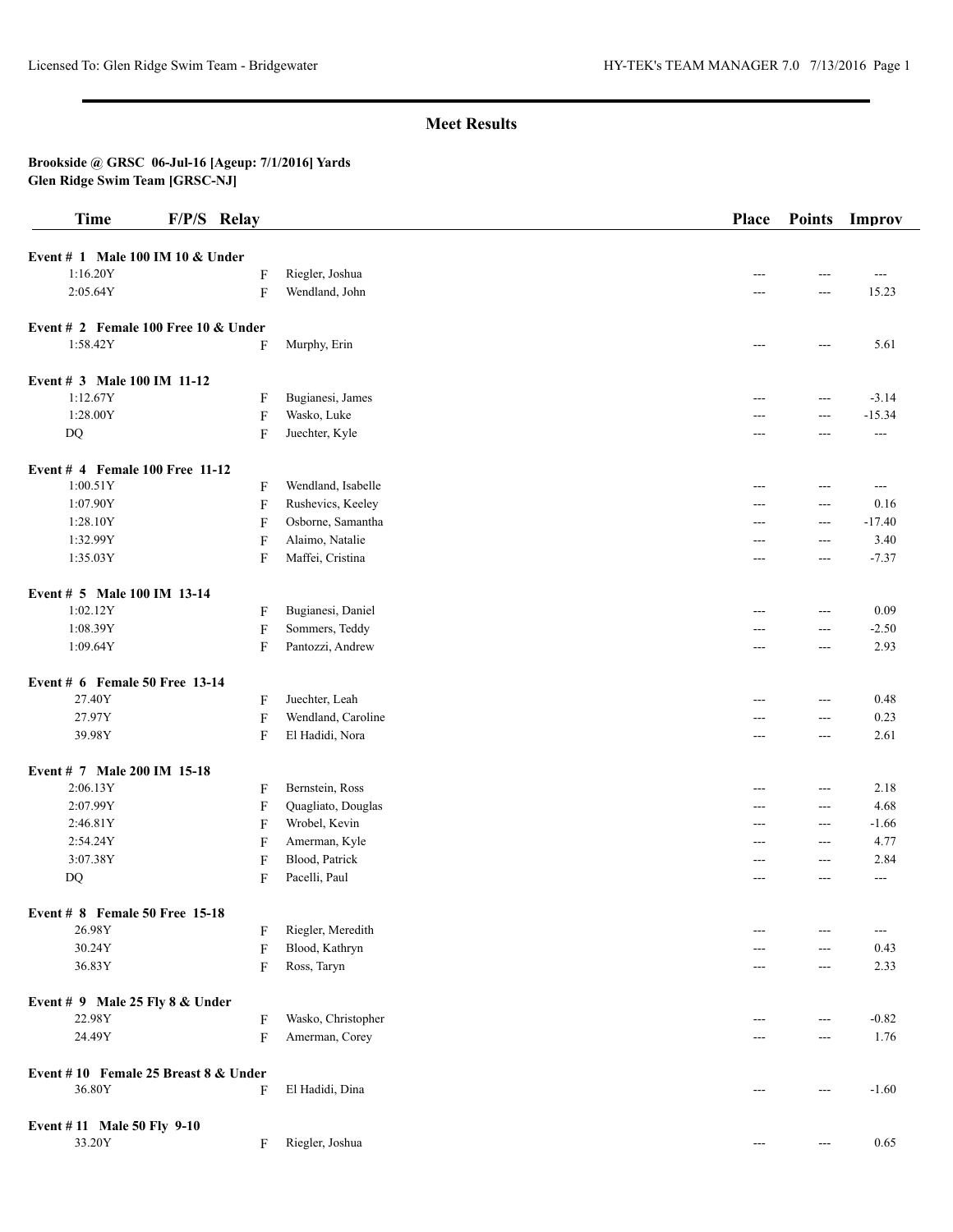## **Brookside @ GRSC 06-Jul-16 [Ageup: 7/1/2016] Yards Glen Ridge Swim Team [GRSC-NJ]**

| <b>Time</b>                         | F/P/S Relay               |                    | Place | <b>Points</b>          | Improv  |
|-------------------------------------|---------------------------|--------------------|-------|------------------------|---------|
| Event $# 12$ Female 50 Breast 9-10  |                           |                    |       |                        |         |
| 1:00.38Y                            | F                         | Murphy, Erin       |       |                        | ---     |
| Event #13 Male 50 Fly 11-12         |                           |                    |       |                        |         |
| 31.93Y                              | F                         | Bugianesi, James   | $---$ | $\overline{a}$         | 0.31    |
| 50.31Y                              | $\overline{F}$            | El Hadidi, Sammy   |       | $---$                  | $-1.16$ |
| Event $# 14$ Female 50 Breast 11-12 |                           |                    |       |                        |         |
| 38.48Y                              | $\mathbf F$               | Weiland, Meah      | $---$ | $\sim$ $\sim$          | 0.92    |
| 48.38Y                              | $\overline{F}$            | Klausz, Ella       | $---$ | $\overline{a}$         | 0.59    |
| 50.82Y                              | $\mathbf F$               | Agans, Maya        | ---   | $\overline{a}$         | $-1.69$ |
| 58.32Y                              | $\mathbf F$               | Amerman, Abigail   | ---   | $--$                   | 6.53    |
| 59.00Y                              | $\overline{F}$            | Osborne, Samantha  | $---$ | $\cdots$               | 0.52    |
| Event #15 Male 100 Fly 13-14        |                           |                    |       |                        |         |
| 1:05.26Y                            | F                         | Bugianesi, Daniel  | ---   | $\overline{a}$         | 2.31    |
| 1:19.70Y                            | $\mathbf F$               | Mattia, Nicholas   |       | $--$                   | 0.56    |
| 1:37.18Y                            | F                         | Rossi, Nicholas    | $---$ | $\qquad \qquad -$      | $---$   |
| Event #16 Female 100 Breast 13-14   |                           |                    |       |                        |         |
| 1:10.26Y                            | F                         | Juechter, Leah     | $---$ | $\overline{a}$         | $-1.33$ |
| 1:33.72Y                            | $\boldsymbol{\mathrm{F}}$ | Visconti, Natalie  |       | $---$                  | $-1.78$ |
| 1:56.68Y                            | $\mathbf{F}$              | Osborne, Amanda    | $---$ | $---$                  | $---$   |
| Event #17 Male 100 Fly 15-18        |                           |                    |       |                        |         |
| 55.38Y                              | $\mathbf F$               | Bernstein, Ross    | $---$ | $\overline{a}$         | 0.94    |
| 59.61Y                              | $\boldsymbol{\mathrm{F}}$ | Bugianesi, Ryan    | ---   | $--$                   | 0.63    |
| 1:02.02Y                            | F                         | Pacelli, Paul      | $---$ | $\cdots$               | 1.26    |
| Event #18 Female 100 Breast 15-18   |                           |                    |       |                        |         |
| 1:11.54Y                            | $\mathbf F$               | Gebel, Alex        | $---$ | $---$                  | $---$   |
| 1:13.40Y                            | $\mathbf F$               | Visconti, Melody   | ---   | $--$                   | $-0.08$ |
| 1:21.78Y                            | F                         | Pacelli, Sarah     | $---$ | $\overline{a}$         | 2.96    |
| 1:32.14Y                            | $\mathbf F$               | Carter, Allie      | ---   | $\overline{a}$         | $-0.38$ |
| 1:37.18Y                            | $\mathbf F$               | Ross, Taryn        | ---   | $\cdots$               | 3.67    |
| 1:43.29Y                            | $\mathbf{F}$              | Maffei, Francesca  | $---$ | $---$                  | 1.98    |
| Event #19 Male 25 Free 8 & Under    |                           |                    |       |                        |         |
| 16.70Y                              | F                         | Wasko, Christopher | $---$ | $---$                  | $-2.33$ |
| 20.26Y                              | $\mathbf F$               | Amerman, Corey     | ---   | $\cdots$               | 2.20    |
| Event #20 Female 25 Back 8 & Under  |                           |                    |       |                        |         |
| 35.82Y                              | F                         | El Hadidi, Dina    | $---$ | $\scriptstyle\cdots$   | $-0.51$ |
| Event #21 Male 50 Free 9-10         |                           |                    |       |                        |         |
| 47.17Y                              | F                         | Wendland, John     | $---$ | $\qquad \qquad \cdots$ | 3.72    |
|                                     |                           |                    |       |                        |         |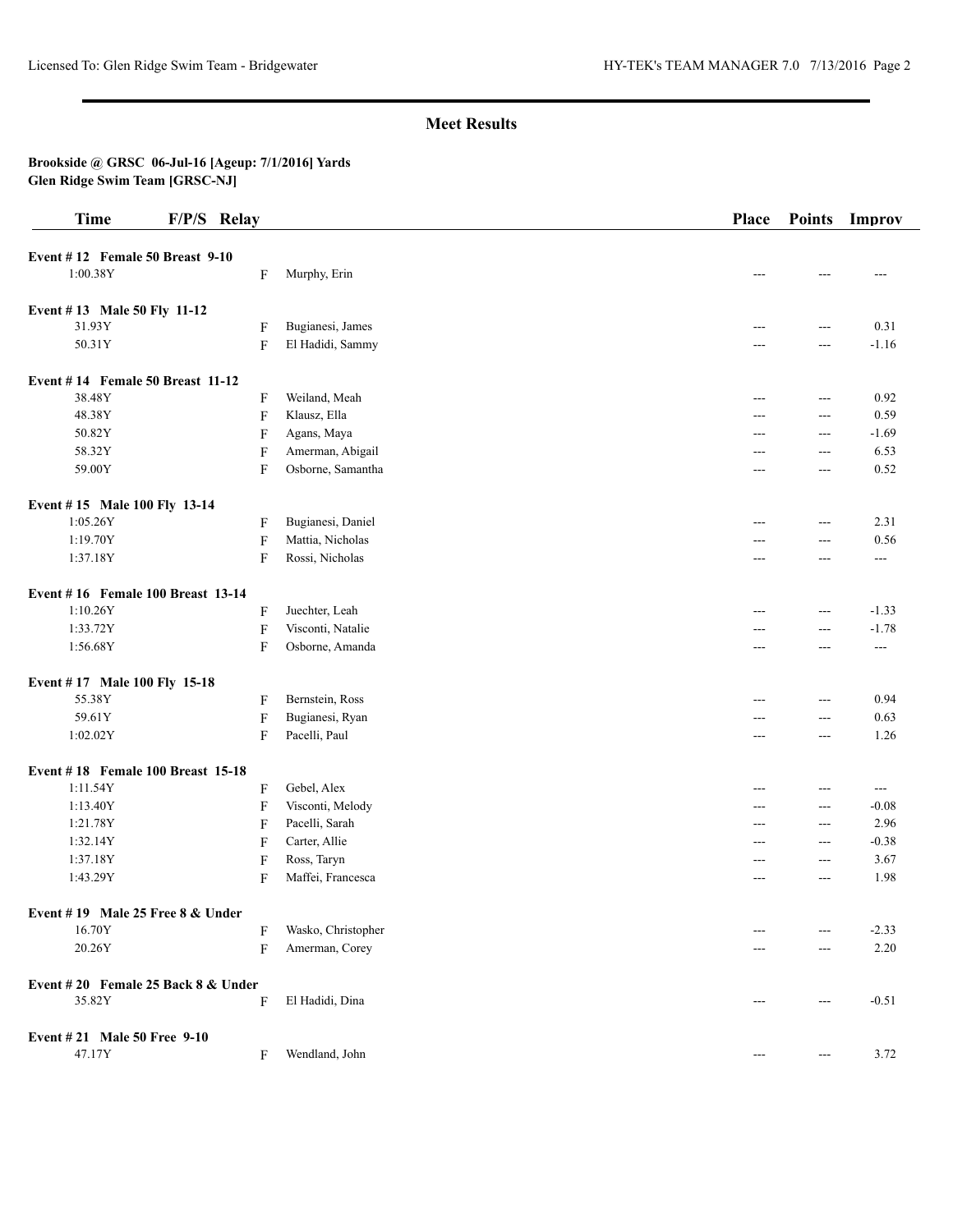### **Brookside @ GRSC 06-Jul-16 [Ageup: 7/1/2016] Yards Glen Ridge Swim Team [GRSC-NJ]**

| <b>Time</b>                           | F/P/S Relay |                           |                    | Place          | <b>Points</b>  | Improv         |
|---------------------------------------|-------------|---------------------------|--------------------|----------------|----------------|----------------|
| Event # 23 Male 50 Free 11-12         |             |                           |                    |                |                |                |
| 30.78Y                                |             | $\boldsymbol{\mathrm{F}}$ | Juechter, Kyle     | ---            | ---            | $-0.26$        |
| 34.55Y                                |             | $\mathbf F$               | Rossi, Drew        | ---            | ---            | 0.17           |
| 39.66Y                                |             | $\overline{F}$            | Peru, Adam         | ---            | $\frac{1}{2}$  | $-2.99$        |
| 40.15Y                                |             | F                         | El Hadidi, Sammy   | ---            | ---            | $-0.95$        |
| 40.47Y                                |             | $\rm F$                   | Lanum, Hayden      | ---            | ---            | $\overline{a}$ |
| <b>Event #24 Female 50 Back 11-12</b> |             |                           |                    |                |                |                |
| 37.81Y                                |             | $\boldsymbol{\mathrm{F}}$ | Mattia, Marisol    | $---$          | ---            | $-2.75$        |
| 42.71Y                                |             | $\boldsymbol{\mathrm{F}}$ | Klausz, Ella       | ---            | ---            | $-1.76$        |
| 43.00Y                                |             | $\overline{F}$            | Agans, Maya        | $---$          | $\overline{a}$ | $-0.10$        |
| 52.41Y                                |             | $\overline{F}$            | Murphy, Brynne     | ---            | $\overline{a}$ | $-0.77$        |
| 54.27Y                                |             | $\mathbf F$               | Alaimo, Natalie    | ---            | ---            | $-0.22$        |
| 54.66Y                                |             | $\mathbf F$               | Amerman, Abigail   | ---            | $---$          | 1.19           |
| 55.81Y                                |             | $\overline{F}$            | Osborne, Samantha  | $---$          | $\overline{a}$ | 0.97           |
| DQ                                    |             | $\mathbf{F}$              | Maffei, Cristina   | $\overline{a}$ | ---            | $\overline{a}$ |
| Event #25 Male 100 Free 13-14         |             |                           |                    |                |                |                |
| 58.89Y                                |             | $\boldsymbol{\mathrm{F}}$ | Sommers, Teddy     | ---            | $\frac{1}{2}$  | $-0.56$        |
| 59.51Y                                |             | $\mathbf F$               | Pantozzi, Andrew   | ---            | ---            | 0.52           |
| 1:08.64Y                              |             | $\boldsymbol{\mathrm{F}}$ | Wasko, Michael     | $- - -$        | $\overline{a}$ | 0.13           |
| Event #26 Female 100 Back 13-14       |             |                           |                    |                |                |                |
| 1:08.47Y                              |             | $\boldsymbol{\mathrm{F}}$ | Rushevics, Kinsey  | $---$          | $\overline{a}$ | 3.34           |
| 1:39.06Y                              |             | $\mathbf F$               | Amerman, Laura     | ---            | $\overline{a}$ | 4.57           |
| 1:47.16Y                              |             | $\overline{F}$            | Osborne, Amanda    | ---            | $\overline{a}$ | 10.50          |
| Event #27 Male 100 Free 15-18         |             |                           |                    |                |                |                |
| 50.56Y                                |             | $\overline{F}$            | Weiland, Carter    | ---            | $\frac{1}{2}$  | $-0.03$        |
| 51.51Y                                |             | $\mathbf F$               | Quagliato, Douglas | ---            | $---$          | 0.84           |
| 56.35Y                                |             | $\boldsymbol{\mathrm{F}}$ | Bugianesi, Ryan    | ---            | $\overline{a}$ | 0.46           |
| 1:03.73Y                              |             | $\mathbf F$               | Wrobel, Kevin      | ---            | ---            | 2.52           |
| 1:07.54Y                              |             | $\overline{F}$            | Blood, Patrick     | ---            | $ -$           | 2.28           |
| 1:12.08Y                              |             | $\mathbf{F}$              | Amerman, Kyle      | $---$          | $\frac{1}{2}$  | 4.57           |
| Event #28 Female 100 Back 15-18       |             |                           |                    |                |                |                |
| 1:04.50Y                              |             | $\mathbf{F}$              | Riegler, Meredith  | ---            | ---            | 0.61           |
| 1:08.95Y                              |             | $\mathbf F$               | Brewer, Alexis     | ---            | $\overline{a}$ | 4.08           |
| 1:11.16Y                              |             | $\boldsymbol{\mathrm{F}}$ | Pacelli, Sarah     | ---            | ---            | $-0.37$        |
| 1:12.97Y                              |             | $\overline{F}$            | Stavrakis, Brianna | $---$          | $\overline{a}$ | ---            |
| 1:23.10Y                              |             | $\mathbf F$               | Wrobel, Nicole     | ---            | $\overline{a}$ | $-4.29$        |
| 1:36.73Y                              |             | F                         | Carter, Allie      | ---            | ---            | 22.36          |

#### **Event # 31 Male 200 Medley Relay 9-12**  DQ F B Relay Glen Ridge Swim Team --- --- Hayden Lanum (12) Adam Peru (11) Corey Amerman (8) Christopher Wasko (7) DQ F A Relay Glen Ridge Swim Team --- --- Drew Rossi (11) John Wendland (9) Luke Wasko (12) Joshua Riegler (10)